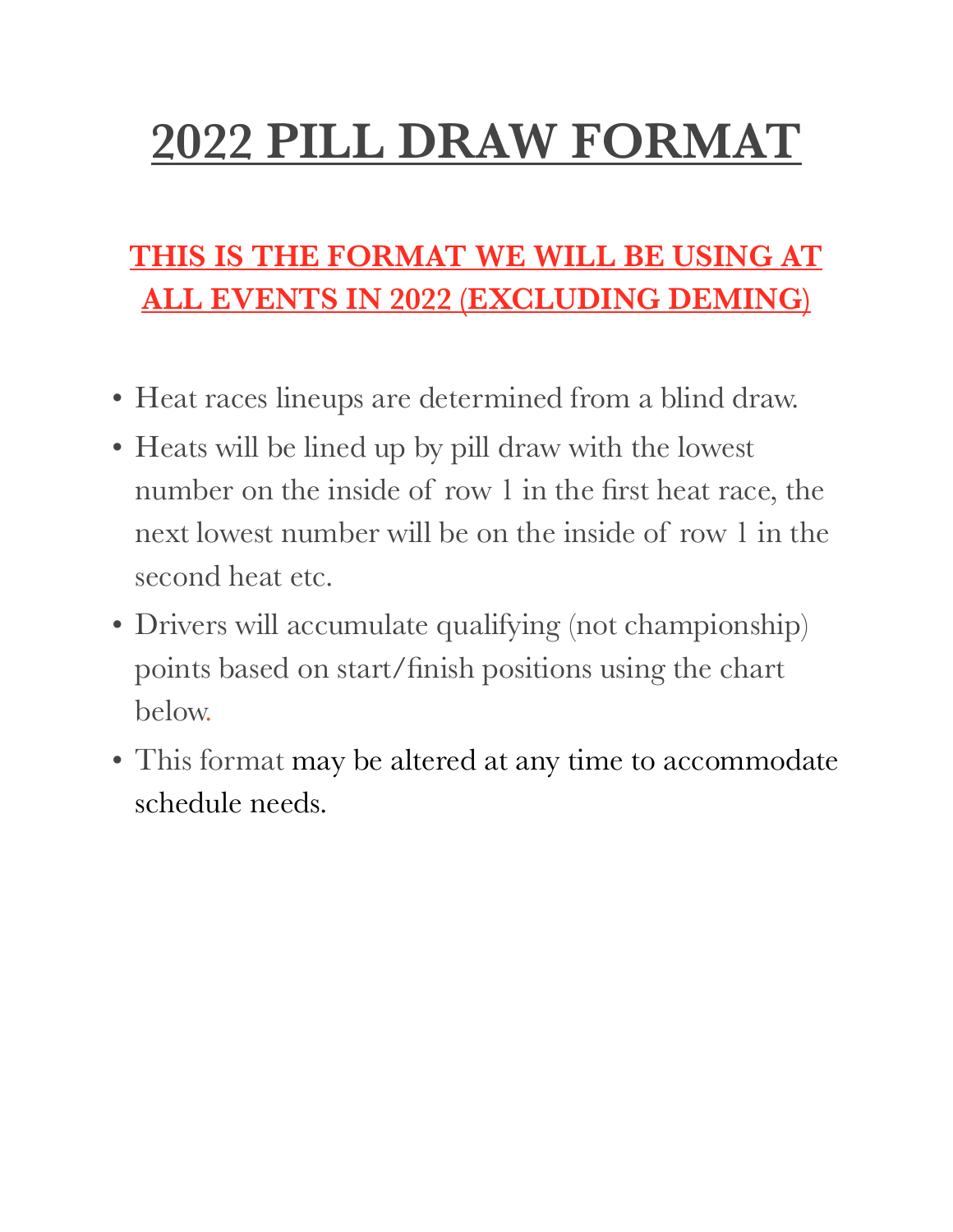| & STARTING<br>POSITION ->                                                                                               |       |       |       |       |       |       |       |       |       |       |       |       |
|-------------------------------------------------------------------------------------------------------------------------|-------|-------|-------|-------|-------|-------|-------|-------|-------|-------|-------|-------|
| <b>FINISH</b>                                                                                                           | 1     | 2     | 3     | 4     | 5     | 6     | 7     | 8     | 9     | 10    | 11    | 12    |
| 1                                                                                                                       | 100.0 | 105.0 | 110.0 | 115.0 | 120.0 | 125.0 | 130.0 | 135.0 | 140.0 | 145.0 | 150.0 | 155.0 |
| 2                                                                                                                       | 91.5  | 93.0  | 98.0  | 103.0 | 108.0 | 113.0 | 118.0 | 123.0 | 128.0 | 133.0 | 138.0 | 143.0 |
| 3                                                                                                                       | 83.0  | 84.5  | 86.0  | 91.0  | 96.0  | 101.0 | 106.0 | 111.0 | 116.0 | 121.0 | 126.0 | 131.0 |
| 4                                                                                                                       | 74.5  | 76.0  | 77.5  | 79.0  | 84.0  | 89.0  | 94.0  | 99.0  | 104.0 | 109.0 | 114.0 | 119.0 |
| 5                                                                                                                       | 66.0  | 67.5  | 69.0  | 70.5  | 72.0  | 77.0  | 82.0  | 87.0  | 92.0  | 97.0  | 102.0 | 107.0 |
| 6                                                                                                                       | 57.5  | 59.0  | 60.5  | 62.0  | 63.5  | 65.0  | 70.0  | 75.0  | 80.0  | 85.0  | 90.0  | 95.0  |
| 7                                                                                                                       | 49.0  | 50.5  | 52.0  | 53.5  | 55.0  | 56.5  | 58.0  | 63.0  | 68.0  | 73.0  | 78.0  | 83.0  |
| 8                                                                                                                       | 40.5  | 42.0  | 43.5  | 45.0  | 46.5  | 48.0  | 49.5  | 51.0  | 56.0  | 61.0  | 66.0  | 71.0  |
| 9                                                                                                                       | 32.0  | 33.5  | 35.O  | 36.5  | 38.0  | 39.5  | 41.0  | 42.5  | 44.0  | 49.0  | 54.0  | 59.0  |
| 10                                                                                                                      | 23.5  | 25.0  | 26.5  | 28.0  | 29.5  | 31.0  | 32.5  | 34.0  | 35.5  | 37.0  | 42.0  | 47.0  |
| 11                                                                                                                      | 15.0  | 16.5  | 18.0  | 19.5  | 21.0  | 22.5  | 24.0  | 25.5  | 27.0  | 28.5  | 30.0  | 35.0  |
| 12                                                                                                                      | 6.5   | 8.0   | 9.5   | 11.0  | 12.5  | 14.0  | 15.5  | 17.0  | 18.5  | 20.0  | 21.5  | 23.0  |
| *Starting position is figured based on the original draw - we do NOT recalculate once the cars hit the track            |       |       |       |       |       |       |       |       |       |       |       |       |
| *Driver that earns points FIRST wins a TIE   *If you scratch (DNS), you receive ZERO (0.0) Points                       |       |       |       |       |       |       |       |       |       |       |       |       |
| "If you 1) Elect to start on the rear or 2) Miss the Draw, you will only receive Finish Position Points (DIAGONAL)      |       |       |       |       |       |       |       |       |       |       |       |       |
| *If you know you want to start in the rear (rookie, car isn't running right), don't draw! Please ask to start the rear! |       |       |       |       |       |       |       |       |       |       |       |       |
|                                                                                                                         |       |       |       |       |       |       |       |       |       |       |       |       |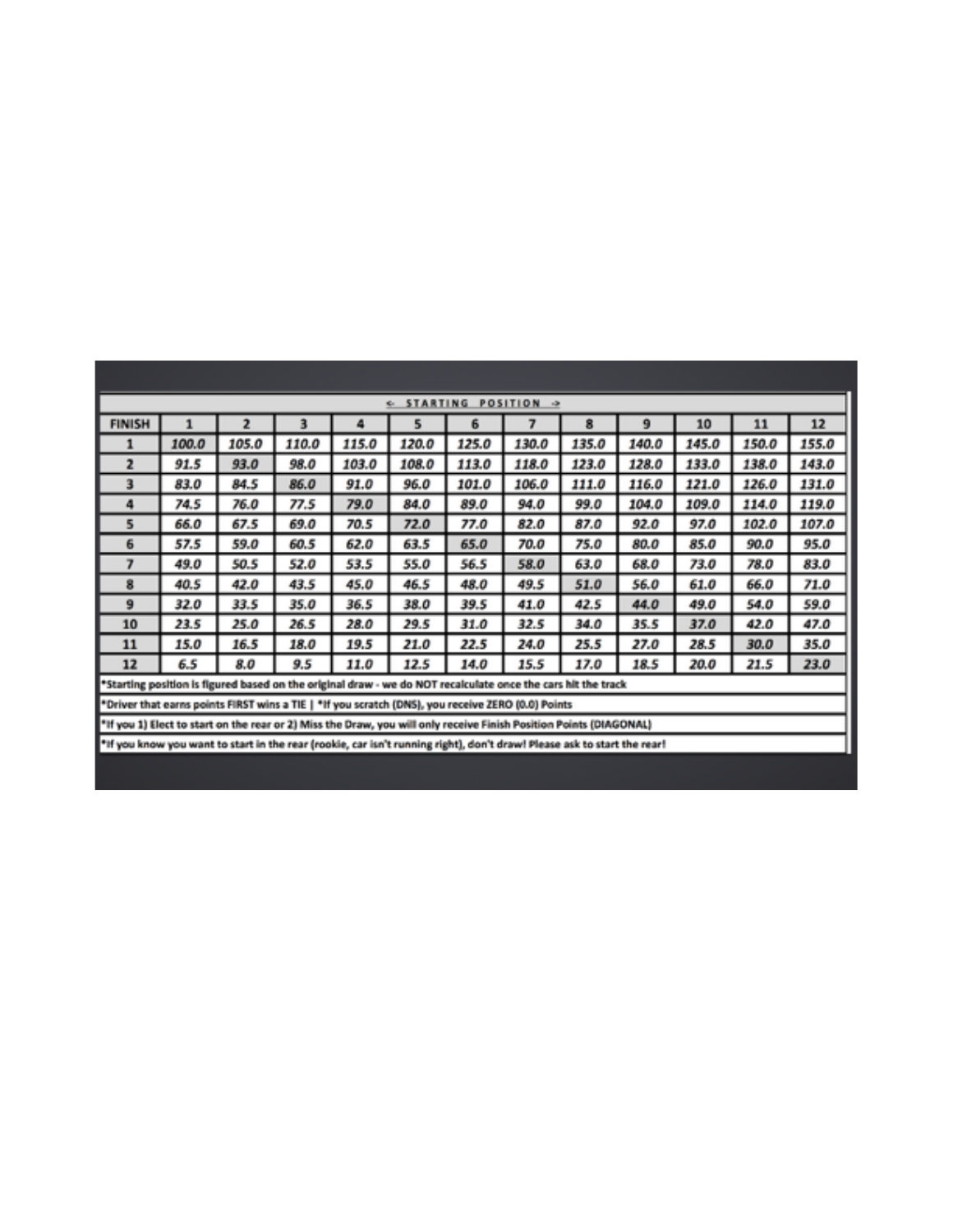- The A main event will line up with the highest point driver first. When participants exceed 20 (subject to change) a consolation event (B main) will be utilized to qualify the final drivers to fill the A main field.
- The top 8 point earners from the heat races will do a redraw to set the top 4 rows of the feature. The redraw will be done once all the heat race points have been tallied and any consolation event line ups have been posted.
- Positions 9 and back will line up straight up based on points accumulated in the heat races
- The Consolation Events will be lined straight up by heat race points.
- SPECIAL EVENTS MAY REQUIRE SPECIAL FORMATS. WE WILL ADVISE ANY CHANGES TO THE RACE FORMAT AS SOON AS WE KNOW WHAT FORMAT WE WILL BE USING.

## **2 spin rule**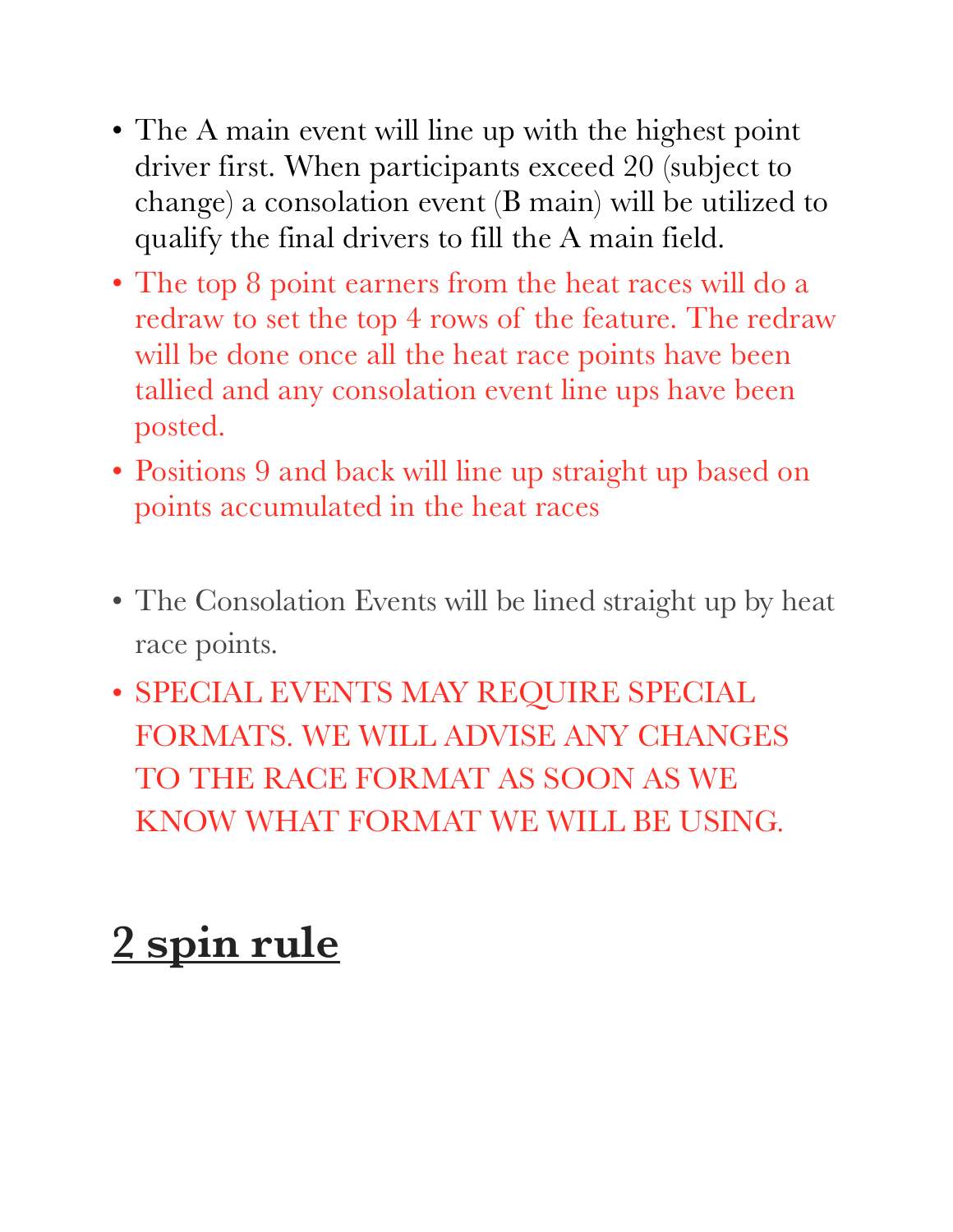The 2 spin rule is in affect at all events at all tracks. This rule is enforced by track officials or Series Director and their decisions are final.

### **STARTS/RESTARTS**

Original starts will be double file and all cars will remain nose to tail with no pulling out of line until the green flag has been displayed. Restarts will be double file with the leader out front by him/her self. The second place driver gets lane choice with remaining drivers falling in order in double file formation nose to tail with no gapping, until the green flag has been displayed. If double file restarts become an issue we will explore the option of single file restarts.

Keep the starts and restarts clean and professional